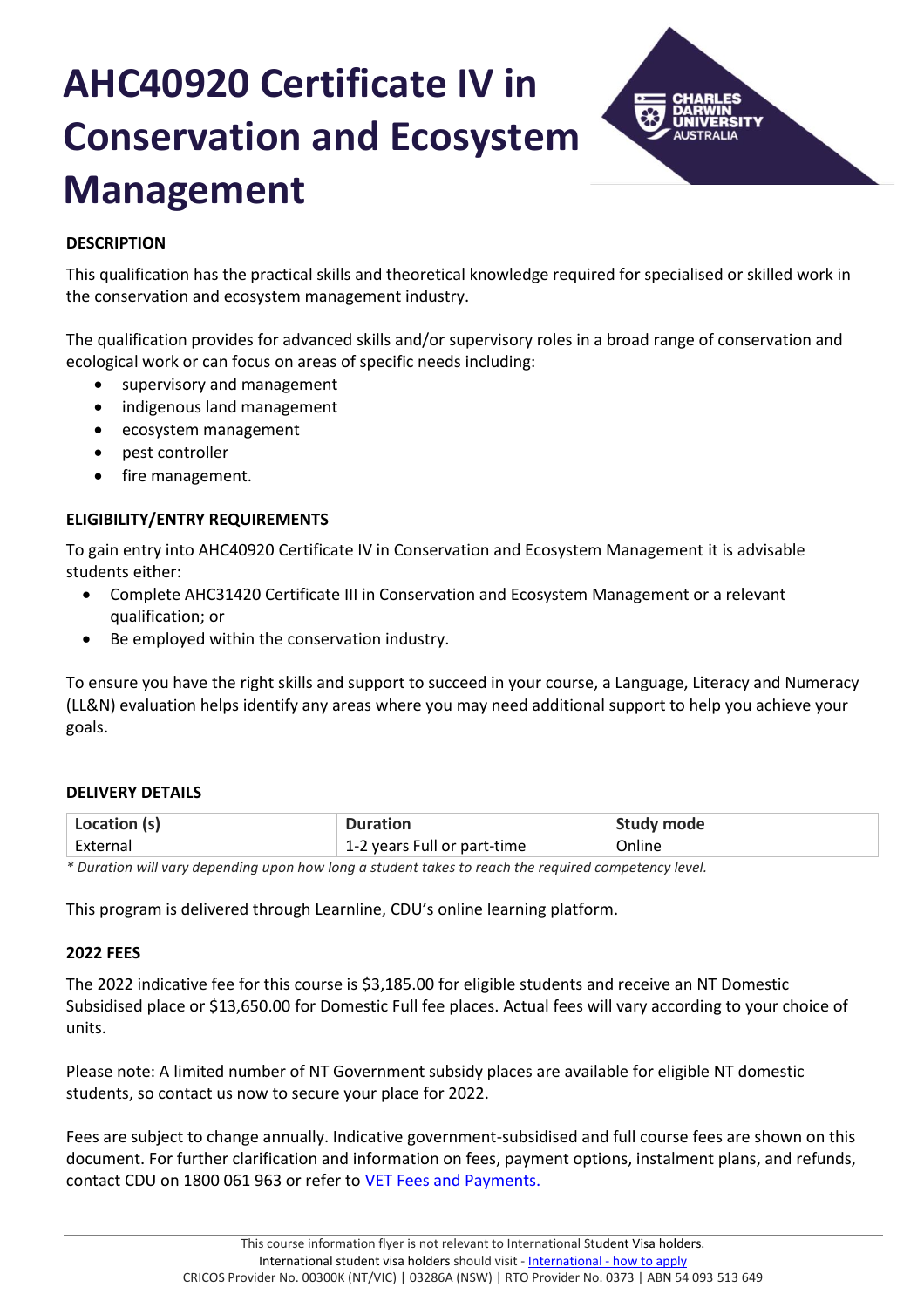### **ASSESSMENT**

Assessments vary with each unit. You will be provided with an assessment guide.

# **RECOGNITION OF PRIOR LEARNING (RPL)**

RPL is a process that determines whether the skills, knowledge and experience you've gained through your previous study, work or life experience can count towards a vocational training qualification at CDU. For more information[, VET RPL.](https://www.cdu.edu.au/study/vocational-education-training/rpl)

## **RESOURCES**

Students are issued with learning materials and handouts relevant to each unit through Learnline.

## **STUDY AND CAREER PATHWAYS**

Further training pathways from this qualification include but are not limited to AHC51120 Diploma of Conservation and Ecosystem Management. On completion of this qualification credit(s) may be available into Higher Education courses.

Possible occupations relevant to this qualification include:

- Senior conservation worker
- Park ranger

## **QUALIFICATION CONTENT**

To achieve an AHC40920 Certificate IV in Conservation and Ecosystem Management a total of twelve (12) units of competency must be completed comprising two (2) core and ten (10) elective units as detailed in the packaging rules and listed below. The electives offered may vary between campuses.

#### **CORE UNITS**

| AHCECR308   Conduct a site inspection for ecological restoration |
|------------------------------------------------------------------|
| AHCWHS401   Maintain work health and safety processes            |

#### **ELECTIVE UNITS**

| AHCBUS407   | Cost a project                                                    |
|-------------|-------------------------------------------------------------------|
| AHCCCF402   | Report on a project                                               |
| AHCECR401   | Supervise ecological restoration works                            |
| AHCECR402   | Plan the implementation of revegetation works                     |
| AHCILM402   | Report on place of potential cultural significance                |
| AHCLPW410   | Produce maps for land management purposes                         |
| AHCPMG412   | Develop a pest management plan                                    |
| AHCPMG413   | Define the pest problem                                           |
| LGAPLEM508A | Manipulate and analyse data within geographic information systems |
| SITTPPD002  | Develop interpretive activities                                   |

#### **WITHDRAWING FROM A QUALIFICATION**

You may withdraw from this qualification and receive, where relevant, a Statement of Attainment for all units of competency you have successfully completed.